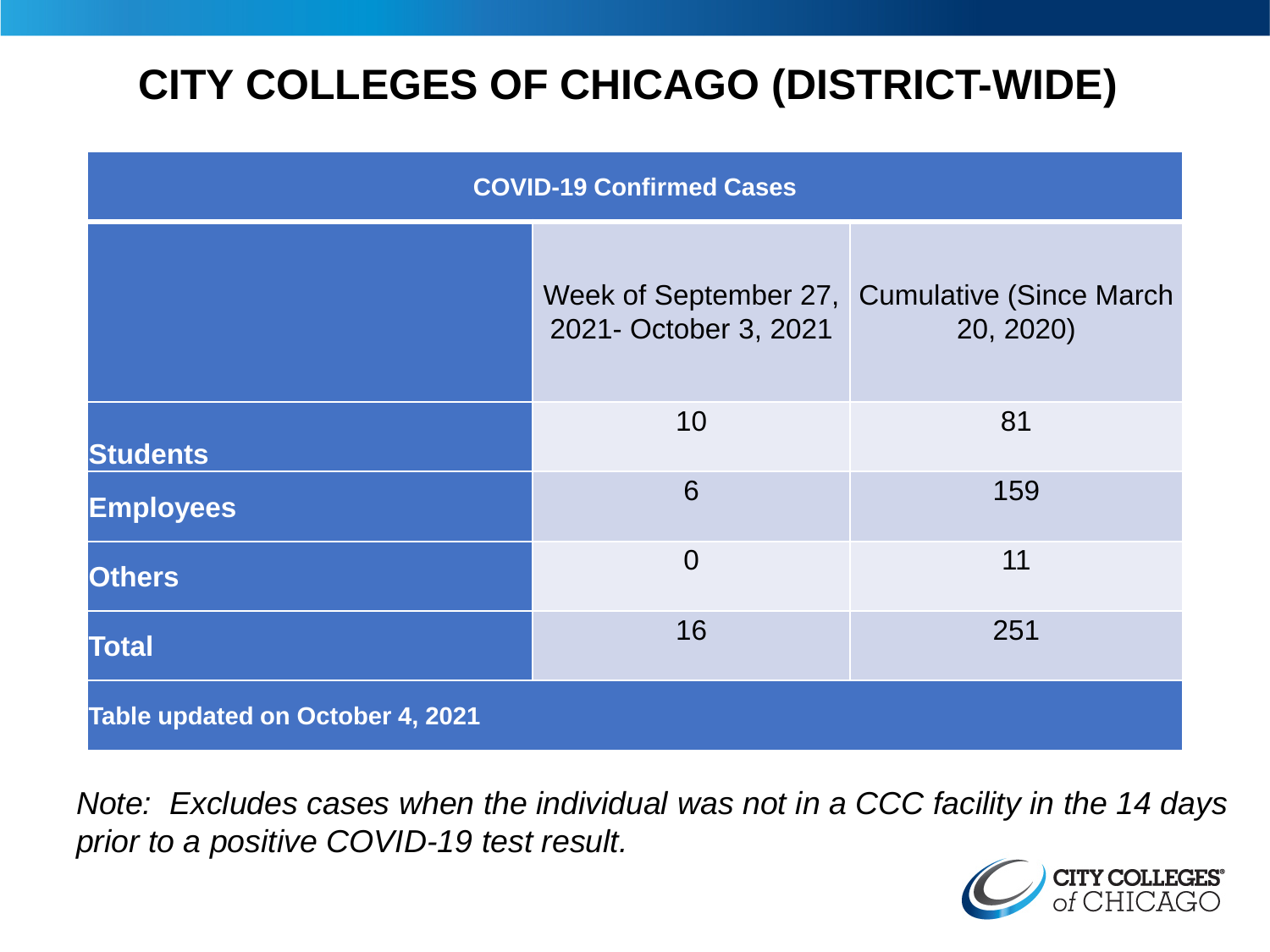### **DALEY COLLEGE**

| <b>COVID-19 Confirmed Cases</b>  |                       |                                                             |
|----------------------------------|-----------------------|-------------------------------------------------------------|
|                                  | 2021- October 3, 2021 | Week of September 27, Cumulative (Since March)<br>20, 2020) |
| <b>Students</b>                  | 1                     | 6                                                           |
| <b>Employees</b>                 | $\Omega$              | 20                                                          |
| <b>Others</b>                    | $\overline{0}$        | 1                                                           |
| <b>Total</b>                     |                       | 27                                                          |
| Table updated on October 4, 2021 |                       |                                                             |

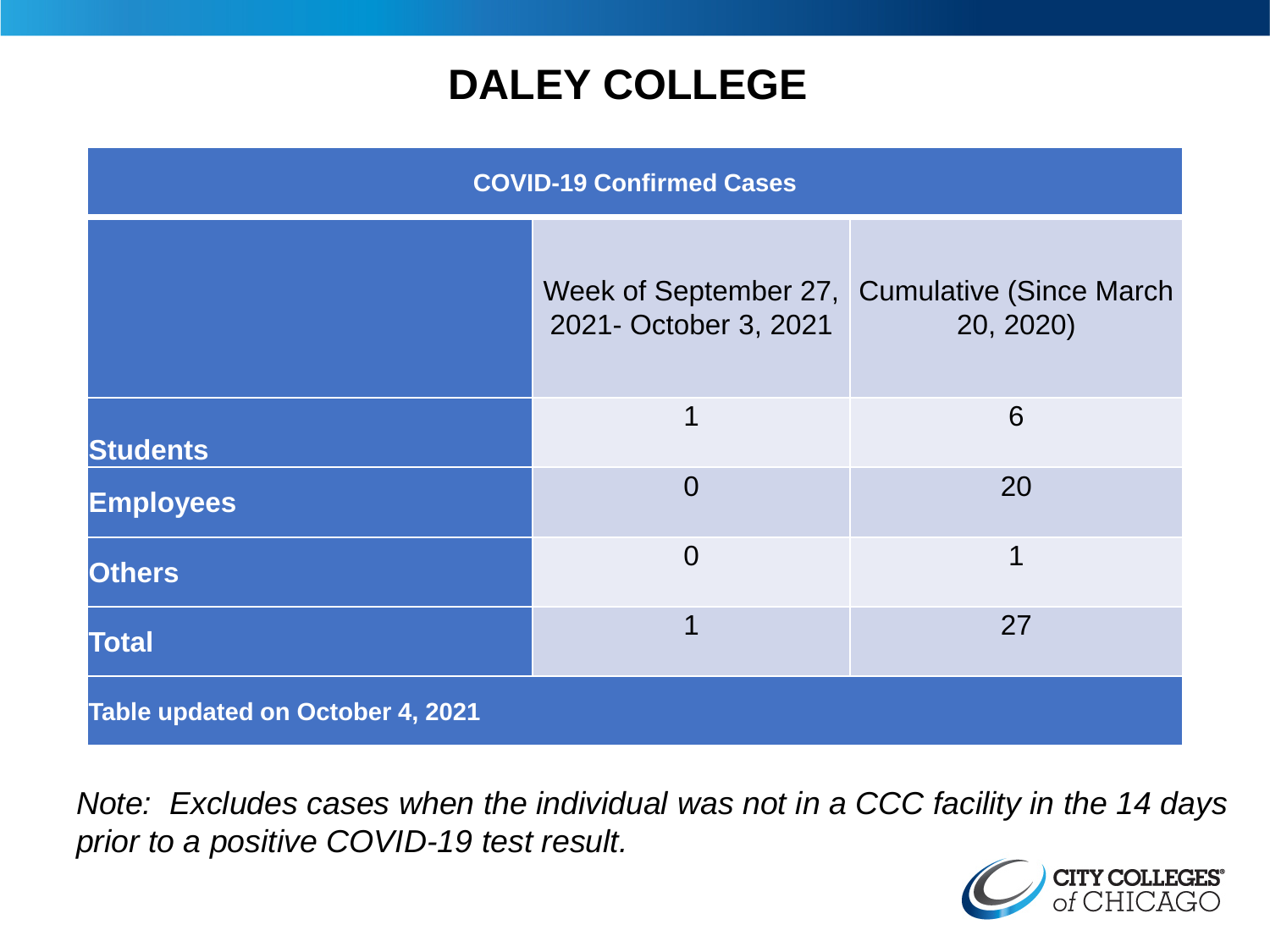### **HAROLD WASHINGTON COLLEGE**

| <b>COVID-19 Confirmed Cases</b>  |                       |                                                             |
|----------------------------------|-----------------------|-------------------------------------------------------------|
|                                  | 2021- October 3, 2021 | Week of September 27, Cumulative (Since March)<br>20, 2020) |
| <b>Students</b>                  | 3                     | 14                                                          |
| <b>Employees</b>                 | 1                     | 14                                                          |
| <b>Others</b>                    | $\Omega$              | $\overline{2}$                                              |
| <b>Total</b>                     | $\overline{4}$        | 30                                                          |
| Table updated on October 4, 2021 |                       |                                                             |

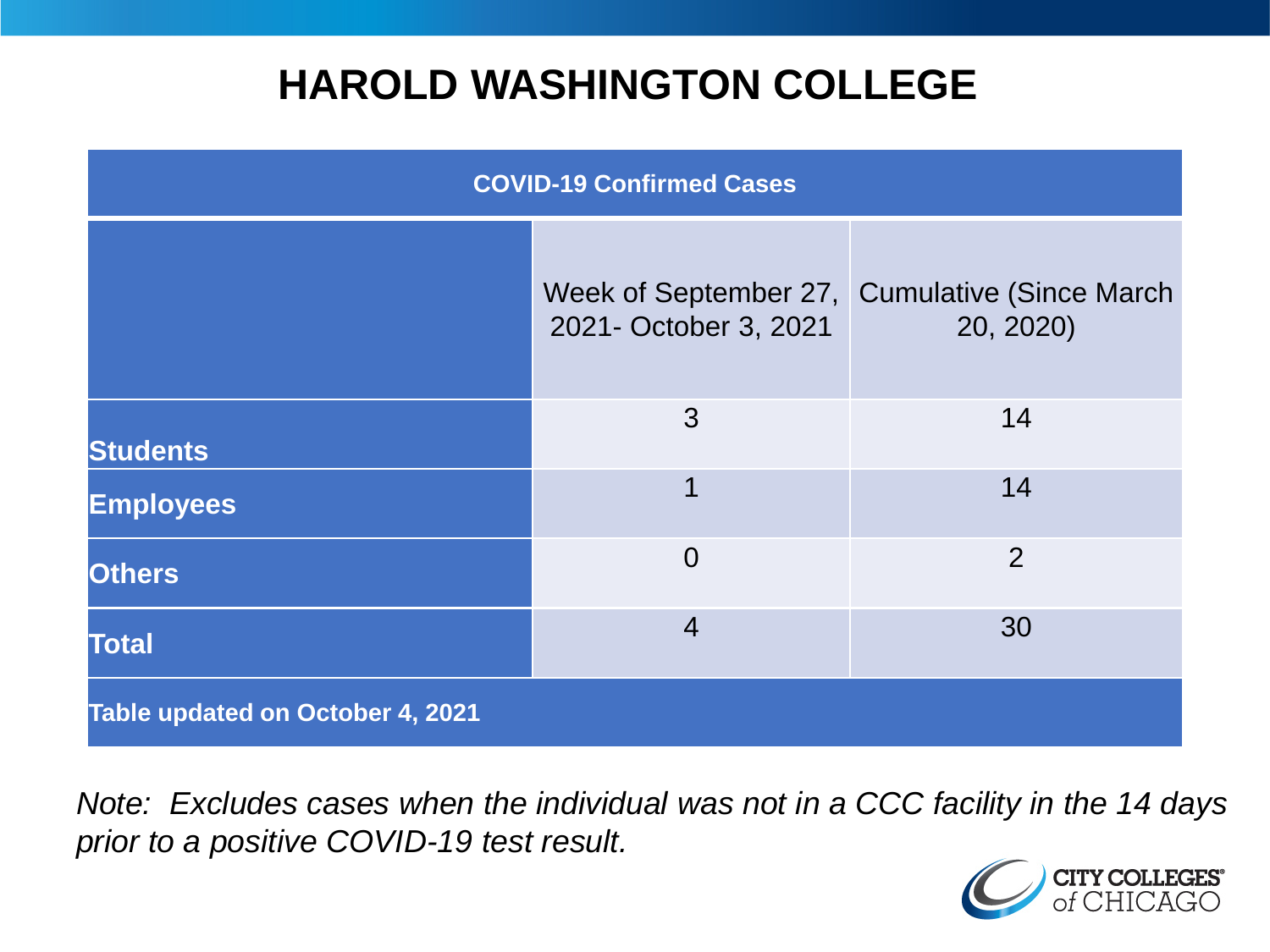### **KENNEDY-KING COLLEGE**

| <b>COVID-19 Confirmed Cases</b>  |                       |                                                             |
|----------------------------------|-----------------------|-------------------------------------------------------------|
|                                  | 2021- October 3, 2021 | Week of September 27, Cumulative (Since March)<br>20, 2020) |
| <b>Students</b>                  | $\overline{0}$        | 9                                                           |
| <b>Employees</b>                 | 2                     | 33                                                          |
| <b>Others</b>                    | $\overline{0}$        | 1                                                           |
| <b>Total</b>                     | $\overline{2}$        | 43                                                          |
| Table updated on October 4, 2021 |                       |                                                             |

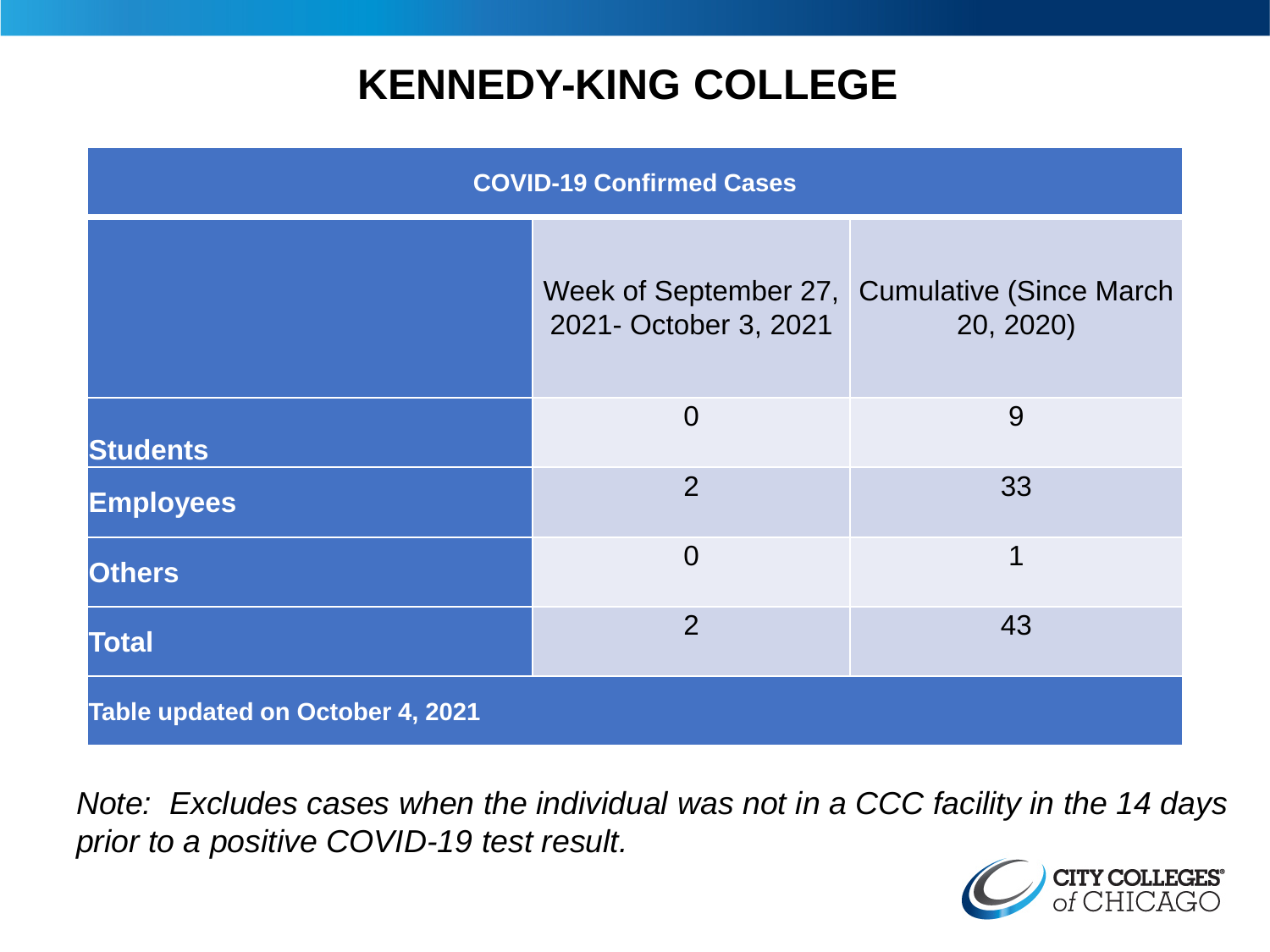## **MALCOLM X COLLEGE**

| <b>COVID-19 Confirmed Cases</b>  |                       |                                                             |
|----------------------------------|-----------------------|-------------------------------------------------------------|
|                                  | 2021- October 3, 2021 | Week of September 27, Cumulative (Since March)<br>20, 2020) |
| <b>Students</b>                  | 3                     | 34                                                          |
| <b>Employees</b>                 | 1                     | 30                                                          |
| <b>Others</b>                    | $\overline{0}$        | 2                                                           |
| <b>Total</b>                     | $\overline{4}$        | 66                                                          |
| Table updated on October 4, 2021 |                       |                                                             |

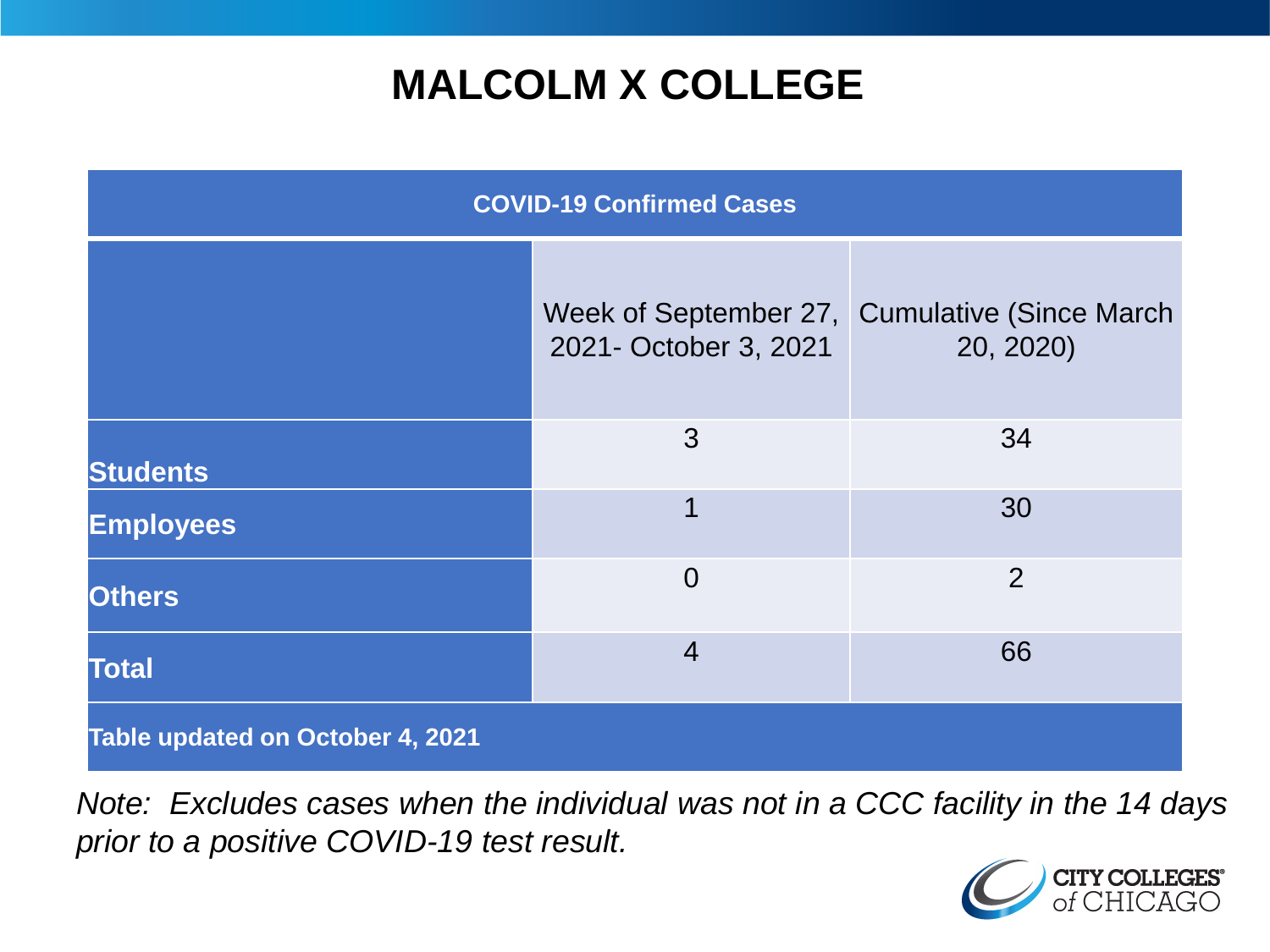# **OLIVE-HARVEY COLLEGE**

| <b>COVID-19 Confirmed Cases</b>  |                       |                                                             |
|----------------------------------|-----------------------|-------------------------------------------------------------|
|                                  | 2021- October 3, 2021 | Week of September 27, Cumulative (Since March)<br>20, 2020) |
| <b>Students</b>                  | 1                     | 5                                                           |
| <b>Employees</b>                 | $\Omega$              | 22                                                          |
| <b>Others</b>                    | $\overline{0}$        | 3                                                           |
| <b>Total</b>                     | 1                     | 30                                                          |
| Table updated on October 4, 2021 |                       |                                                             |

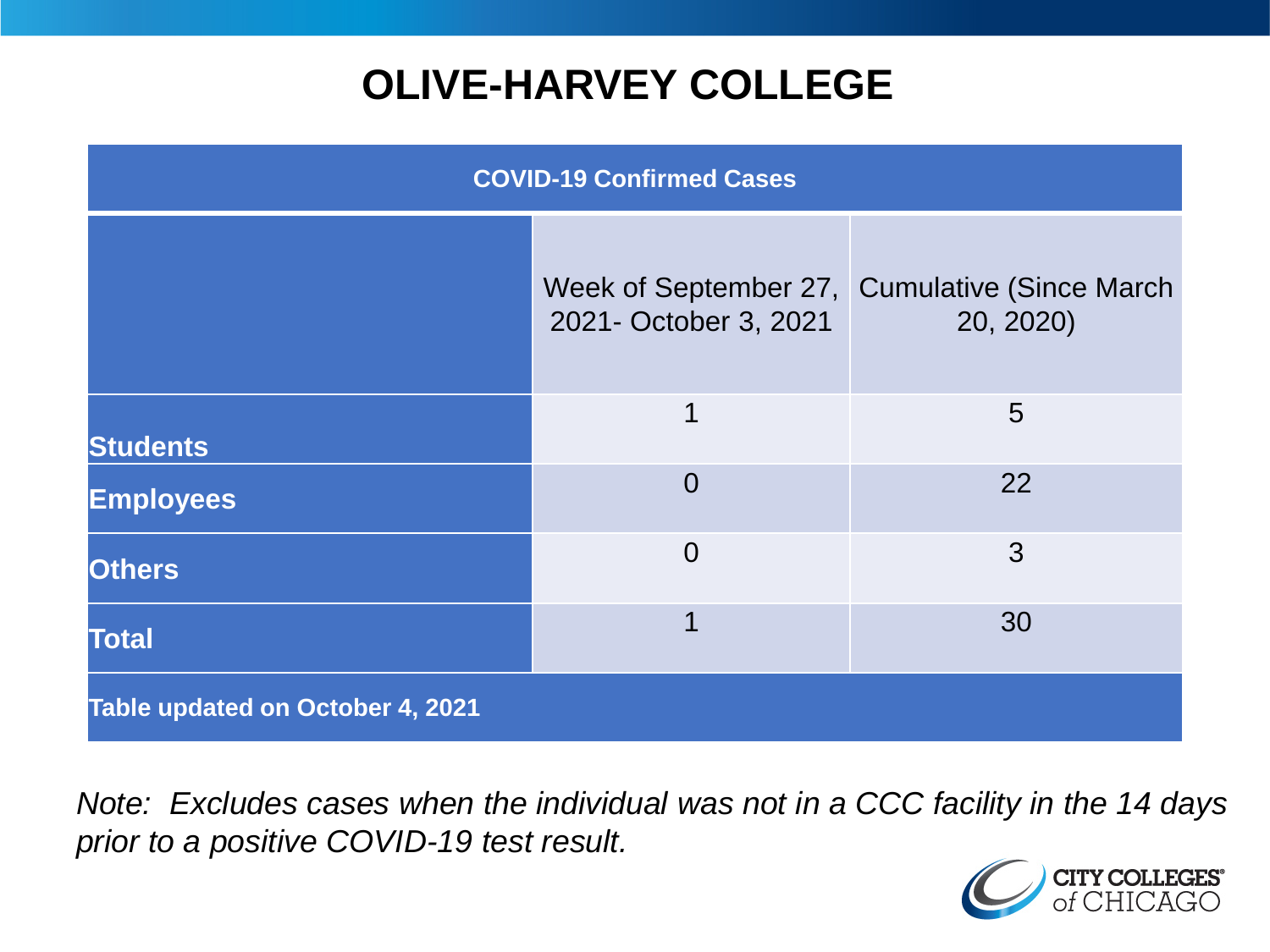### **TRUMAN COLLEGE**

| <b>COVID-19 Confirmed Cases</b>  |                       |                                                             |
|----------------------------------|-----------------------|-------------------------------------------------------------|
|                                  | 2021- October 3, 2021 | Week of September 27, Cumulative (Since March)<br>20, 2020) |
| <b>Students</b>                  | 1                     | 6                                                           |
| <b>Employees</b>                 |                       | 21                                                          |
| <b>Others</b>                    | $\overline{0}$        | $\Omega$                                                    |
| <b>Total</b>                     | $\overline{2}$        | 27                                                          |
| Table updated on October 4, 2021 |                       |                                                             |

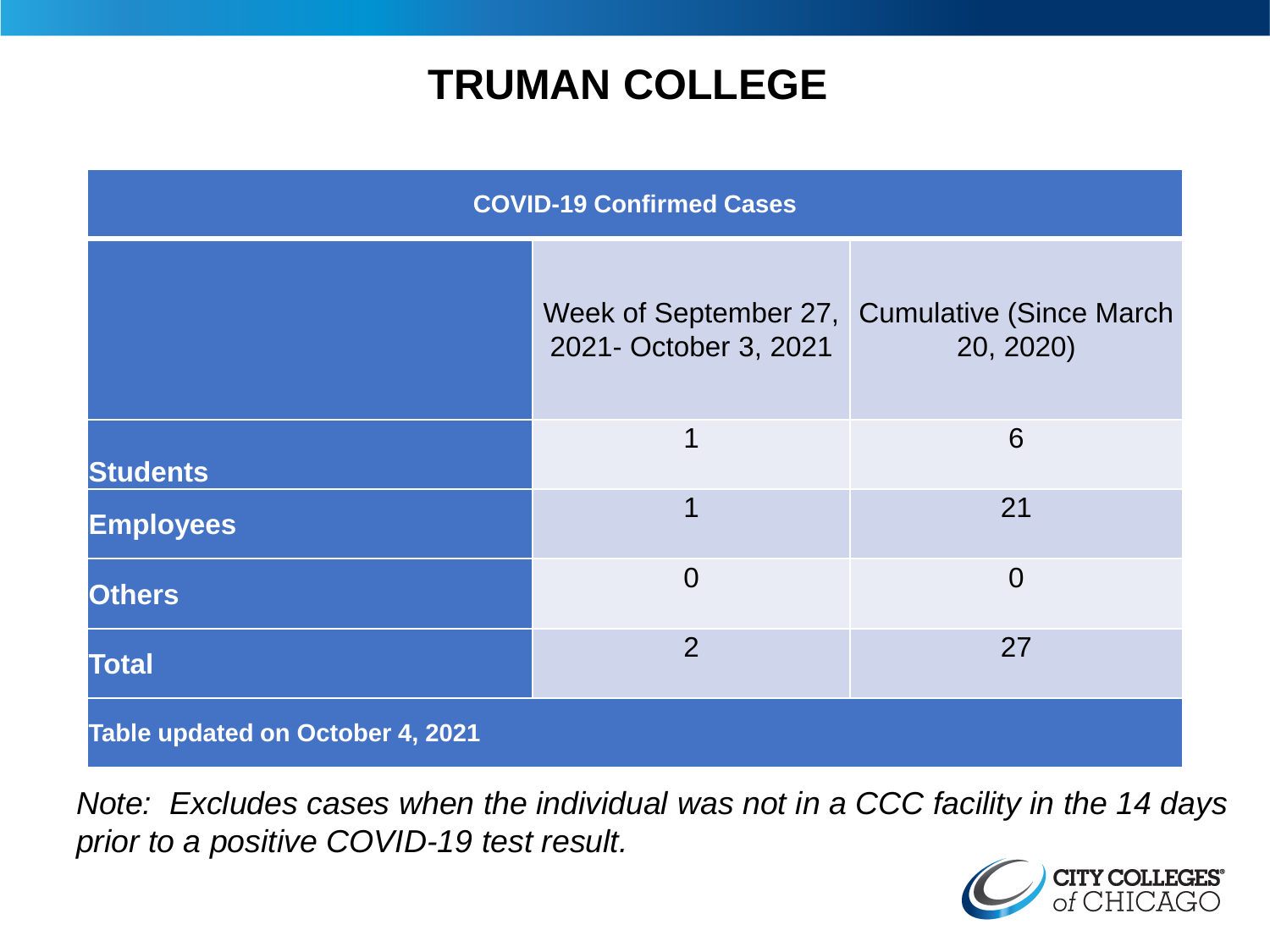### **WRIGHT COLLEGE**

| <b>COVID-19 Confirmed Cases</b>  |                       |                                                             |
|----------------------------------|-----------------------|-------------------------------------------------------------|
|                                  | 2021- October 3, 2021 | Week of September 27, Cumulative (Since March)<br>20, 2020) |
| <b>Students</b>                  | 1                     | $\overline{7}$                                              |
| <b>Employees</b>                 | 1                     | 19                                                          |
| <b>Others</b>                    | $\overline{0}$        | $\overline{0}$                                              |
| <b>Total</b>                     | $\overline{2}$        | 26                                                          |
| Table updated on October 4, 2021 |                       |                                                             |